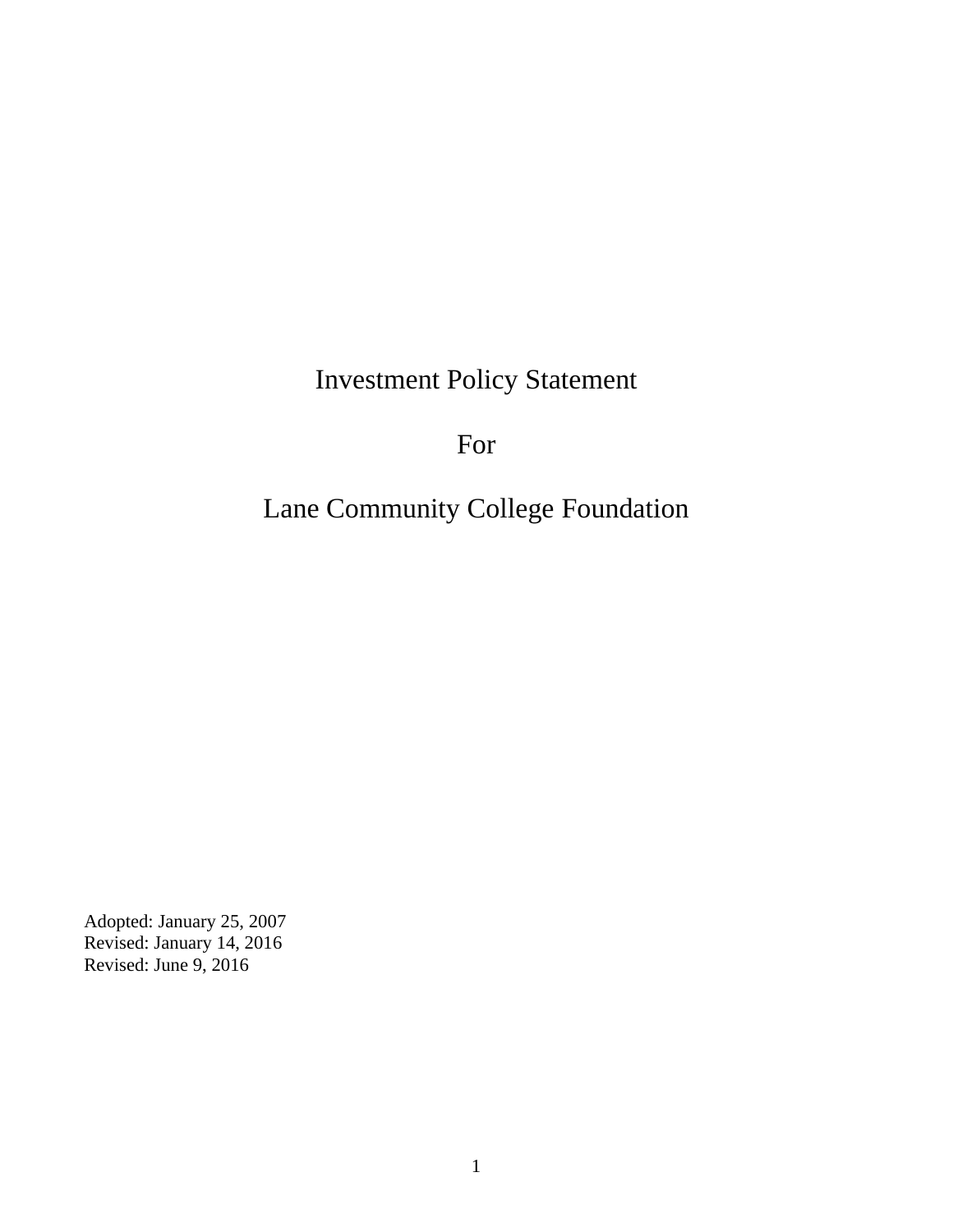# **Statement of Purpose**

This investment policy statement provides a framework for the management of assets of the Lane Community College Foundation (the Foundation). The Foundation exists for the express purpose of advancing and promoting the interests and development of Lane Community College, students, faculty, and community. The Foundation's Board of Trustees (the Board) is organized to solicit and accept gifts in support of Lane Community College and to manage, invest and account for Foundation assets.

This policy is designed to provide selected investment managers with general investment management guidelines as determined by the Board. A subcommittee of the Board, the Finance & Investment Committee (the Committee), has been established to implement and monitor the Foundation's investments in accordance with this policy statement.

# **Goals and Objectives**

#### *Investment Objectives*

Underlying the Foundation's investment objectives is its desire to maintain the purchasing power of endowment income and the protection of the real value of endowment principal in perpetuity. The goal is to provide a stable source of perpetual financial support.

#### *Performance Objectives*

Foundation portfolio returns should show favorable, relative performance characteristics. These returns should equal or exceed the average return of appropriate capital market indices and the universe of managers of similarly managed funds to those selected by the investment manager(s).

Performance objectives are based upon a long-term investment horizon; therefore, interim fluctuations should be expected and tolerated. Portfolio returns will be evaluated over rolling ten-year periods.

# **Investment Management Policies and Procedures**

#### *Engagement and Selection of External Investment Managers*

The Foundation may engage external investment managers to assist in the management of the Foundation portfolio. The number of managers and the amount of funds under their management shall be determined by the Committee, with periodic review and approval by the Board. The Foundation will internally manage those funds that because of size or value cannot feasibly or economically be managed by external managers.

Investment managers will be selected from strongly established and financially sound organizations that have a proven record in managing funds consistent with the needs of the Foundation. Selection of investment managers will depend on factors established by the Committee. Terms and fees for arrangements with investment managers will be approved by the Committee prior to engagement.

#### *Investment Policy*

The investment managers will have full discretion and authority for determining investment strategy, security selection, safekeeping and custody of securities, and timing of purchases and sales of assets,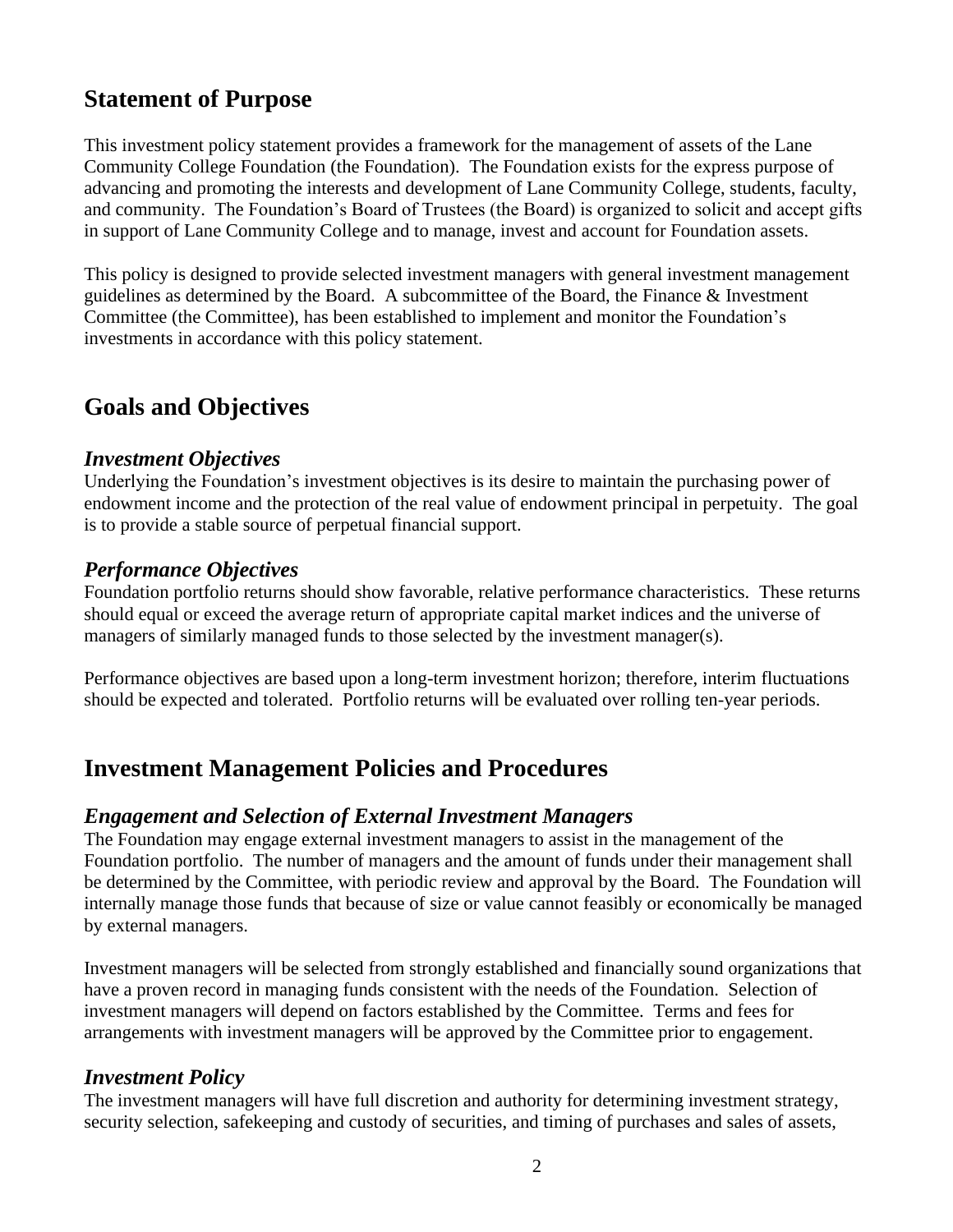subject to the guidelines specific to their recommended diversification criteria, their recommended asset allocation models and the Foundation's investment prohibitions, both as contained in this policy statement and as adopted from time to time by the Committee.

The Foundation assets shall be invested according to asset allocation models proposed by the investment managers and approved by the Committee. The Committee has established a range of fifty (50) to eighty (80) percent as the total equity portion and fifty (50) to twenty (20) as the total fixed income and other non-equity portion of any asset allocation model. These percentage allocations are designed to meet the long-term goals of the Foundation and are based on a number of factors, including projected spending needs, the maintenance of sufficient liquidity to meet spending payments, and the real return and long-term principal protection of the Foundation assets.

Sustainability and socially-responsible investing is a core value and a strategic direction of Lane Community College. In order to support this College value, the Foundation will direct investment managers to integrate Environmental, Social and Governance (ESG) factors into fundamental investment analysis to the extent that they are material to investment performance, and to the extent possible given the availability of ESG rating/ranking systems currently available to our investment managers. The Foundation believes consideration of ESG practices for the companies that the Foundation invests in is consistent with its fiduciary duties given that such practices can have a material impact on investments.

#### *Spending Policy*

It is the Foundation's policy to distribute annually a maximum of four percent of the endowment portfolio value, based on three-year trailing market values. This total return basis for calculating spending is sanctioned by the Uniform Prudent Management of Institutional Funds Act (UPMIFA). UPMIFA sets guidelines for prudent endowment distribution.

## *Investment Manager Reporting and Evaluation*

Investment managers are responsible for the investment of the Foundation's assets and shall report quarterly on the performance of the portfolio, including comparative returns for the funds and their respective benchmarks. Included in their reports should be a complete accounting of all transactions involving the Foundation during the quarter, a statement of beginning market value, fees, capital appreciation, income and ending market value, for each account. To the extent possible and given currently available tools, investment managers shall report on the Environmental, Social and Governance (ESG) ratings of the Foundation's investment portfolio and/or the extent to which ESG factors have been incorporated into investment analysis. The managers should review the portfolio in person with the Committee at least annually and otherwise be available as necessary for proper review.

Investment managers shall be subject to at least annual performance reviews by the Committee, using performance measurements mutually agreed upon.

## *Roles and Responsibilities*

The Committee, within the framework of policy set by the Board, shall have direct responsibility for the oversight of the Foundation assets and for the establishment of investment policies and procedures. Upon recommendation of the Committee, the Board shall have the power to employ or discharge fiscal agents, investment managers or advisors.

The Foundation's Executive Director and staff shall be responsible to the Committee for maintaining detailed records on all investment funds and for carrying out the investment policies and procedures